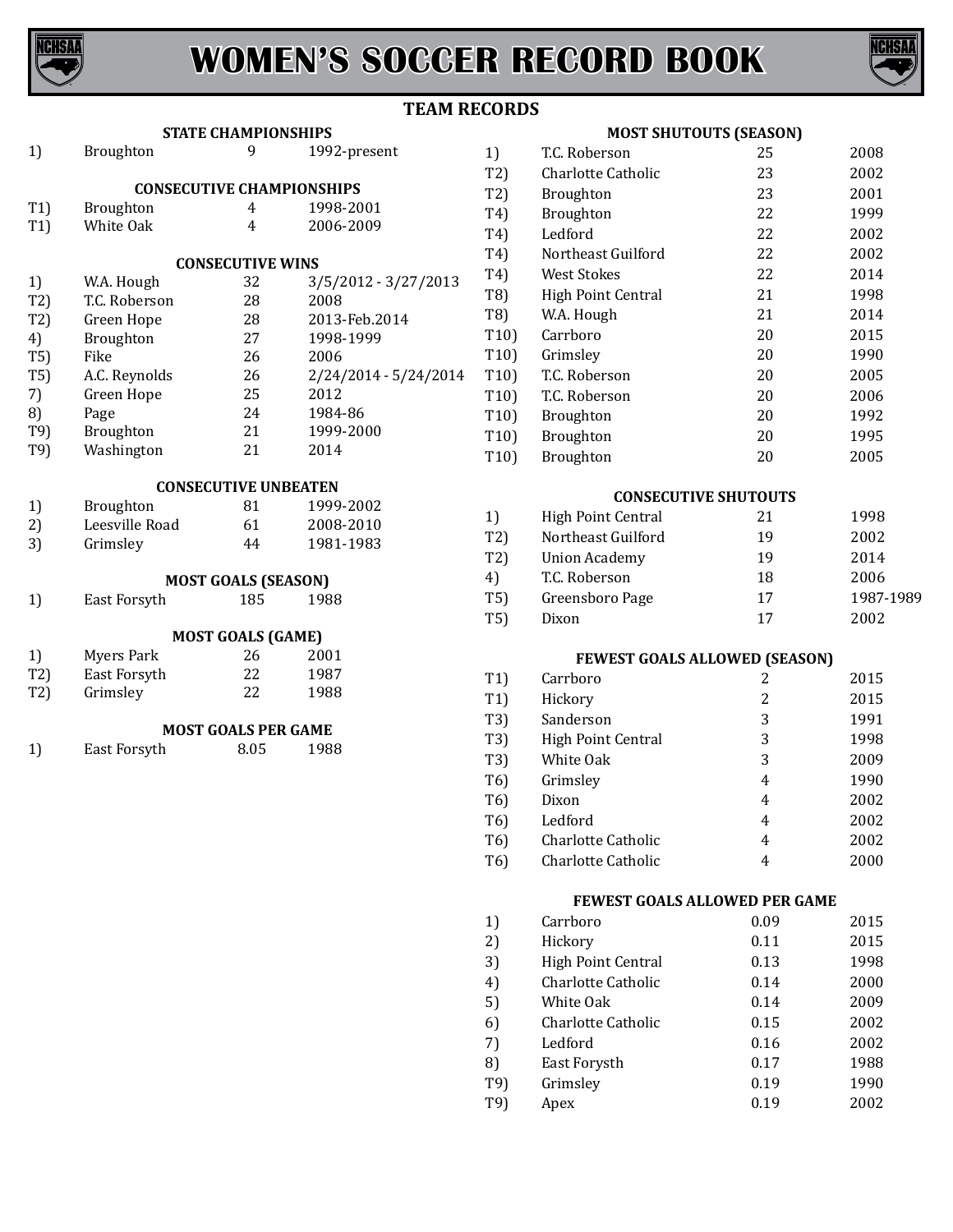



## **INDIVIDUAL RECORDS GOALS (GAME)**

| 1)                |                                       |    |
|-------------------|---------------------------------------|----|
|                   | Katie Tucker (Myers Park)             | 10 |
| T2)               | Jennifer Carpenter (Smithfield-Selma) | 9  |
| T2)               | Sarah Foster (Southern Guilford)      | 9  |
| T2)               | Tandy Banks (White Oak)               | 9  |
| T2)               | Alyssa McCray (Seventy-First)         | 9  |
| T2)               | Dixie Ramirez (Southern Wayne)        | 9  |
| T7)               | Madison Harkay (Spring Creek)         | 8  |
| T7)               | Callie Creech (Jack Britt)            | 8  |
| T7)               | Heather Deans (Wilson Fike)           | 8  |
| T7)               | Leigh Murray (East Forsyth)           | 8  |
| T7)               | Ashton Oliver (Western Alamance)      | 8  |
| T7)               | Alyssa McCray (Seventy-First)         | 8  |
| T13)              | Anna Morgan (Smoky Mountain)          | 7  |
| T13)              | Peyton Black (Atkins)                 | 7  |
| T13)              | Isabel Pearce (Woods Charter)         | 7  |
| T13)              | Robin Pollard (West Johnston)         | 7  |
| T <sub>13</sub> ) | Robin Pollard (West Johnston)         | 7  |
| T <sub>13</sub> ) | Sarah Bland (Rocky Mount)             | 7  |
| T13)              | Haleigh Stockpole (Overhills)         | 7  |
| T13)              | Paige Harrington (Albemarle)          | 7  |
| T13)              | Charlotte Harris (Myers Park)         | 7  |
| T <sub>13</sub> ) | Elizabeth Spencer (Fike)              | 7  |
| T <sub>13</sub> ) | Sarah Foster (Southern Guilford)      | 7  |
| T13)              | Julie Law (Parkwood)                  | 7  |
| T13)              | Jami Dickerson (Roanoke Rapids)       | 7  |
| T13)              | Sarah Winslow (Wilson Fike)           | 7  |
| T13)              | Alyssa McCray (Seventy-First)         | 7  |
| T13)              | Beth Batchelor (Washington)           | 7  |
| T13)              | Cheyenne Warrick (Charles B. Aycock)  | 7  |
| T13)              | Cheyenne Warrick (Charles B. Aycock)  | 7  |
| T31)              | Anna Morgan (Smoky Mountain)          | 6  |
| T31)              | Paola Sevilla (Union)                 | 6  |
| T31)              | Paola Sevilla (Union)                 | 6  |
| T31)              | Paola Sevilla (Union)                 | 6  |
| T31)              | Laurynn Ansted (Southern Lee)         | 6  |
| T31)              | Deisi Garlaza Hernandez (SW Randolph) | 6  |
| T31)              | Isabel Pearce (Woods Charter)         | 6  |
| T31)              | Madison Hinson (Whiteville)           | 6  |
| T31)              | Caleigh MacKinnon (Union Academy)     | 6  |
| T31)              | Robin Pollard (West Johnston)         | 6  |
| T31)              | Robin Pollard (West Johnston)         | 6  |
| T31)              | Sarah Bland (Rocky Mount)             | 6  |
| T31)              | Haleigh Stockpole (Overhills)         | 6  |
| T31)              | Haleigh Stockpole (Overhills)         | 6  |
| T31)              | Sarah Foster (Southern Guilford)      | 6  |
| T31)              | Christy Timbers (Morganton Freedom)   | 6  |
| T31)              | Julie Law (Parkwood) vs. Shelby, 1999 | 6  |
| T31)              | Jodie Roberts (Monroe)                | 6  |
| T31)              | Maggie Petty (Wilson Hunt)            | 6  |
|                   |                                       |    |
| T31)              | Kathleen Cook (West Stanly)           | 6  |
| T31)              | Ashley Wahl (Union Pines)             | 6  |
| T31)              | Ginny Farris (Wilson Fike)            | 6  |
| T31)              | Cheyenne Warrick (Charles B. Aycock)  | 6  |
| T31)              | Cheyenne Warrick (Charles B. Aycock)  | 6  |
| T31)              | Alyssa McCray (Seventy-First)         | 6  |
| T31)              | Morgan Sandy (D.H. Conley)            | 6  |
| T31)              | Alex Myers (Central Davidson)         | 6  |

(Myers Park) vs. Garinger, March 22, 2001 (Smithfield-Selma) vs. Hillside, 1999 (12-0) vs. Dudley, April 6,2000 (White Oak) vs. Currituck, May 17, 2006 (13-1)  $S$ eventy-First) vs. E.E. Smith, March 27, 2013  $(9-0)$ (Southern Wayne) vs. North Lenoir, March 12, 2015 (9-0) (Spring Creek) vs. River Mill Academy, May 11, 2016 (W 11-2)  $J($ ack Britt) vs. E.E. Smith, March 15, 2016 (W 9-0) (Wilson Fike ) vs. Northeastern 1990 (9-0) (East Forsyth) vs. Winston-Salem Carver, 1989 (Western Alamance) vs. Eastern Guilford, April 27, 2005 (9-2) (Seventy-First) vs. Westover, 2010 (Seventy-First 11-1) (Smoky Mountain) vs. North Henderson, May 2, 2017 (W 9-0)  $(Atkins)$  vs. River Mill Academy, March 11, 2016 (W 9-4) (Woods Charter) vs. Kestrel Heights, March 14, 2016 (W 9-0) (West Johnston) vs. Rolesville, May 3, 2016 (W 10-1) (West Johnston) vs. Smithfield-Selma, March 15, 2016 (W 10-5) (Rocky Mount) vs. Northern Nash, April 27, 2016 (W 13-4) (Overhills) vs. Seventy-First, March 18, 2016 (Overhills 10-2) (Albemarle) vs. Jordan-Matthews, May 5, 2004 (Myers Park) vs. West Charlotte, March 27, 2001 (Fike) vs. Kinston, 1999 playoffs (10-1) (Southern Guilford) vs. Randleman, May 5, 2000 (Parkwood) vs. Forest Hills, 2000 (Roanoke Rapids) vs. Southern Vance (and two others), 2003 (Wilson Fike) vs. Greensboro Smith, May 17, 2003 (10-2) (Seventy-First) vs. Fayetteville Westover, April 7, 2011 (10-0)<br>(Washington ), 2011 T13) Beth Batchelor (Washington ) 7 (Washington ), 2011 (Charles B. Aycock) vs. Southern Wayne, March 30, 2011 (14-0) Charles B. Aycock) vs. North Lenoir, March 9, 2012 (10-0) (Smoky Mountain) vs. North Henderson, April 4, 2017 (W 7-0) (Union) vs. West Bladen, March 15, 2016 (W 9-0) Union) vs. Lakewood, March 1, 2016 (W 6-4) (Union) vs. West Bladen, April 12, 2016 (W 9-0) (Southern Lee) vs. Scotland, February 29, 2016 (W 9-0) (Southwestern Randolph) vs. Providence Grove, March 17 (Woods Charter) vs. River Mill Academy, April 27, 2016 (W 13-0) (Whiteville) vs. North Duplin, May 11, 2016 (W 10-1) (Union Academy) vs. Avery County, May 13, 2016 (W 10-1) (West Johnston) vs. Rolesville, March 14, 2016 (W 10-1) (West Johnston) vs. Southeast Raleigh, April 18, 2016 (W 10-1) (Rocky Mount) vs. Beddingfield, March 16, 2016 (W 9-0) (Overhills) vs. South View, March 8, 2016 (W 9-0) (Overhills) vs. E.E. Smith, April 26, 2016 (W 9-0) (Southern Guilford) vs. Reidsville , May 5, 1999 (Morganton Freedom) vs. West Iredell, 1994 (Parkwood) vs. Shelby, 1999 Monroe) vs. Mt. Pleasant, April 30th, 2001 (7-0) (Wilson Hunt) vs. Elizabeth City Northeastern, 1990 (West Stanly) vs. Forest Hills, April 5, 2001 (Union Pines) vs. North Moore, March 26, 2003 (Wilson Fike) vs. Harnett Central, May 8, 2003 (Charles B. Aycock) vs. South Johnston, March 13, 2012 (7-2) (Charles B. Aycock) vs. Southern Wayne, April 5, 2012 (9-0) (Seventy-First) vs. Westover, March 14, 2013 (6-0  $(D.H. Conley)$  vs. Eastern Wayne, April 1, 2014 (9-3) (Central Davidson) vs. Southern Guilford, April 28, 2014 (10-1)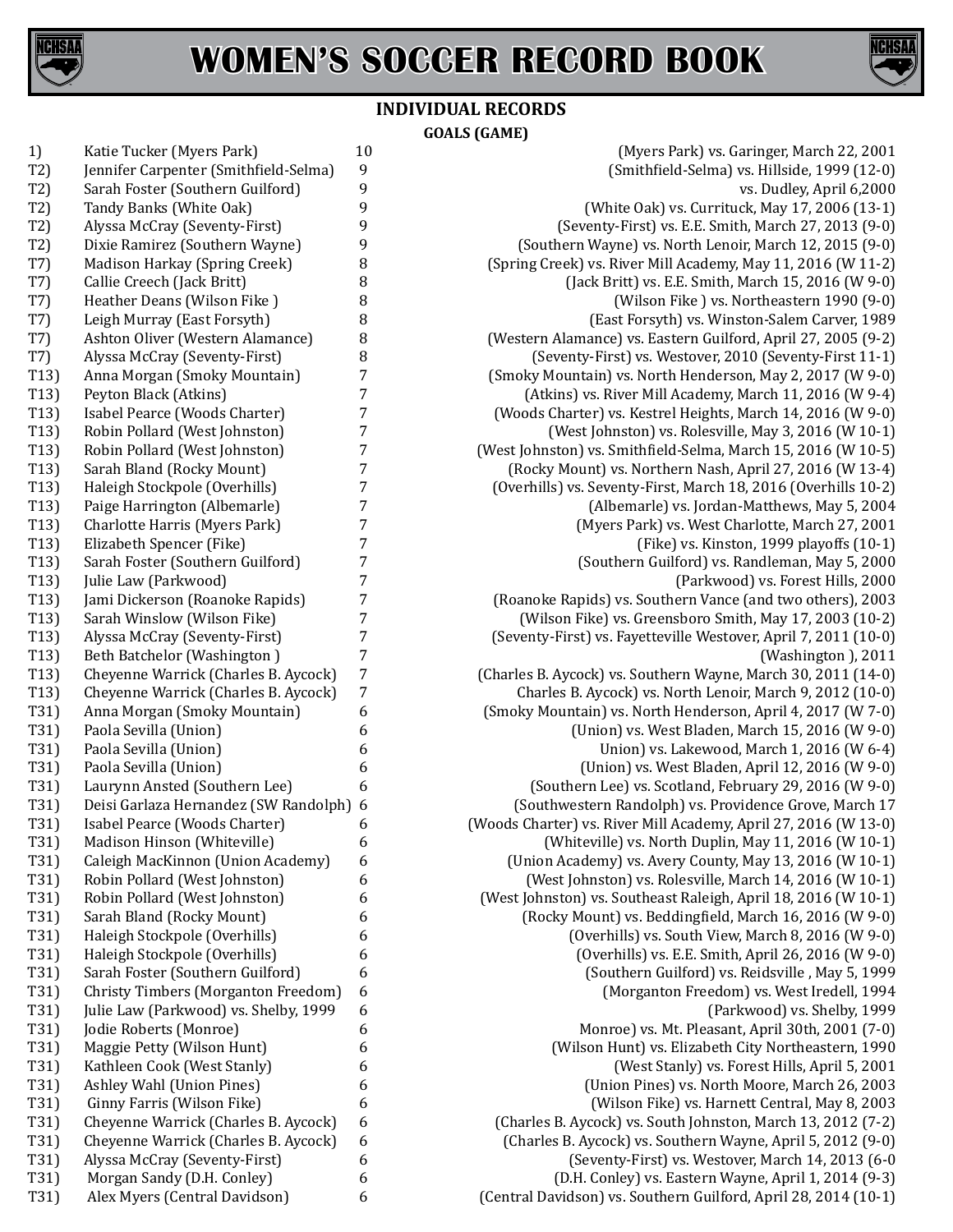



# **INDIVIDUAL RECORDS GOALS (GAME) (CONTINUED)**

| T31) | Katie Yeomans (Croatan)              |
|------|--------------------------------------|
| T31) | Mara Loonen (West Stokes)            |
| T60) | Anna Morgan (Smoky Mountain)         |
| T60) | Peyton Black (Atkins)                |
| T60) | Viridiana Tapia (Red Springs)        |
| T60) | Viridiana Tapia (Red Springs)        |
| T60) | Viridiana Tapia (Red Springs)        |
| T60) | Alexa Wojnovich (Carrboro            |
| T60) | Mia Shelley (Whiteville)             |
| T60) | Mia Shelley (Whiteville)             |
| T60) | Jaquelin Rodriguez (East Montgomery) |
| T60) | Sabrina Bologna (Jay M. Robinson)    |
| T60) | Laurynn Ansted (Southern Lee)        |
| T60) | Laurynn Ansted (Southern Lee)        |
| T60) | Lexi Mercer (Rosewood)               |
| T60) | Carolina Solis (Corinth Holders      |
| T60) | Rebekah Beal (Northern Nash)         |
| T60) | Rebekah Beal (Northern Nash)         |
| T60) | Rebekah Beal (Northern Nash)         |
| T60) | Isabel Pearce (Woods Charter)        |
| T60) | Madison Hinson (Whiteville)          |
| T60) | Caleigh MacKinnon (Union Academy)    |
| T60) | Caleigh MacKinnon (Union Academy)    |
| T60) | Caleigh MacKinnon (Union Academy)    |
| T60) | Virginia Dellinger (Kings Mountain)  |
| T60) | Virginia Dellinger (Kings Mountain)  |
| T60) | Virginia Dellinger (Kings Mountain)  |
| T60) | Robin Pollard (West Johnston)        |
| T60) | Sarah Bland (Rocky Mount)            |
| T60) | Haleigh Stockpole (Overhills)        |
| T60) | Haleigh Stockpole (Overhills)        |
| T60) | Haleigh Stockpole (Overhills)        |
| T60) | Haleigh Stockpole (Overhills)        |
| T60) | Jennifer Laughridge (Wilson Hunt)    |
| T60) | Julie Law (Parkwood)                 |
| T60) | Julie Law (Parkwood)                 |
| T60) | Paige Harrington (Albemarle)         |
| T60) | Stephanie Rose (White Oak)           |
| T60) | Kebrina Keys (Ashe County)           |
| T60) | Christian Heggie (Washington)        |
| T60) | Warner Little (Washington)           |
|      |                                      |

6 (Croatan) vs. First Flight, May 16, 2014 (Croatan 9-0)<br>6 (West Stokes) vs. Davidson Day School, Mar. 21, 2004 (W. Stokes 7-4) 6 (West Stokes) vs. Davidson Day School, Mar. 21, 2004 (W. Stokes 7-4)<br>5 (Smoky Mountain) vs. Swain County, March 17, 2017 (W 7-0) 5 (Smoky Mountain) vs. Swain County, March 17, 2017 (W 7-0)<br>5 (Atkins) vs. Walkertown, May 3, 2016 (W 7-0) T<sub>6</sub> (Atkins) vs. Walkertown, May 3, 2016 (W 7-0)<br>T<sub>6</sub> (Red Springs) vs. West Bladen, March 9, 2016 (W 11-2) T<sub>6</sub> (Red Springs) vs. West Bladen, March 9, 2016 (W 11-2)<br>T<sub>6</sub> (Red Springs) vs. West Bladen, March 2, 2016 (W 9-0) T600) 5 (Red Springs) vs. West Bladen, March 2, 2016 (W 9-0)<br>T600) 5 (Red Springs) vs. East Columbus, March 16, 2016 (W 9-0) T<sub>6</sub> (Red Springs) vs. East Columbus, March 16, 2016 (W 9-0)<br>T<sub>6</sub> (Carrboro) vs. Jordan-Matthews, April 6, 2016 (W 9-0) 5 (Carrboro) vs. Jordan-Matthews, April 6, 2016 (W 9-0)<br>(Whiteville) vs. South Columbus, May 4, 2016 (W 9-0) 5 (Whiteville) vs. South Columbus, May 4, 2016 (W 9-0)<br>5 (Whiteville) vs. East Columbus, April 4, 2016 (W 14-0) 5 (Whiteville) vs. East Columbus, April 4, 2016 (W 14-0)<br>5 (East Montgomery) vs. Chatham Central, April 18, 2016 (W 12-3) 5 (East Montgomery) vs. Chatham Central, April 18, 2016 (W 12-3)<br>(Jay M. Robinson) vs. East Rowan, April 29, 2016 (W 10-1) T600) 5 (Jay M. Robinson) vs. East Rowan, April 29, 2016 (W 10-1)<br>5 (Southern Lee) vs. Douglas Byrd, April 6, 2016 (W 9-0) 5 (Southern Lee) vs. Douglas Byrd, April 6, 2016 (W 9-0)<br>(Southern Lee) vs. Westover, April 20, 2016 (W 9-0) T600) 5 (Southern Lee) vs. Westover, April 20, 2016 (W 9-0)<br>T600) 5 (Rosewood) vs. James Kenan, March 15, 2016 (W 5-2) T<sub>6</sub> (Rosewood) vs. James Kenan, March 15, 2016 (W 5-2)<br>T<sub>6</sub> (Corinth Holders) vs. Lee County, March 4, 2016 (W 9-0) T600) 5 (Corinth Holders) vs. Lee County, March 4, 2016 (W 9-0)<br>T600) (Northern Nash) vs. Nash Central, April 5, 2016 (W 8-1) T600) 5 (Northern Nash) vs. Nash Central, April 5, 2016 (W 8-1)<br>T600) 5 (Northern Nash) vs. Beddingfield, March 8, 2016 (W 8-0) T600) 5<br>50) T600) Morthern Nash) vs. Beddingfield, March 8, 2016 (W 8-0)<br>T600) (Northern Nash) vs. Louisburg, April 7, 2016 (W 9-0) T60) Rebekah Beal (Northern Nash) 5 (Northern Nash) vs. Louisburg, April 7, 2016 (W 9-0) T<sub>6</sub> (Woods Charter) vs. Kestrel Heights, May 11, 2016 (W 9-0)<br>This (Whiteville) vs. Red Springs, April 20, 2016 (W 9-0) T600) 5 (Whiteville) vs. Red Springs, April 20, 2016 (W 9-0)<br>(Union Academy) vs. Queens Grant, April 27, 2016 (W 9-0) T<sub>6</sub> (Union Academy) vs. Queens Grant, April 27, 2016 (W 9-0)<br>
(Union Academy) vs. Albemarle, April 13, 2016 (W 9-0) T600) 5 (Union Academy) vs. Albemarle, April 13, 2016 (W 9-0)<br>T600) Union Academy) vs. Albemarle, May 2, 2016 (W 9-0) T<sub>6</sub> (Union Academy) vs. Albemarle, May 2, 2016 (W 9-0)<br>T<sub>6</sub> (Kings Mountain) vs. Stuart Cramer, April 28, 2016 (W 9-1) T<sub>6</sub> (Kings Mountain) vs. Stuart Cramer, April 28, 2016 (W 9-1)<br>T<sub>6</sub> (Kings Mountain) vs. Stuart Cramer, April 27, 2016 (W 9-0) 5 (Kings Mountain) vs. Stuart Cramer, April 27, 2016 (W 9-0)<br>(Kings Mountain) vs. Erwin, May 10, 2016 (W 7-0) T600) (Kings Mountain) vs. Erwin, May 10, 2016 (W 7-0)<br>T600) (West Johnston) vs. East Wake, March 21, 2016 (W 7-0) T600) 5 (West Johnston) vs. East Wake, March 21, 2016 (W 7-0)<br>T600 (Rocky Mount) vs. Bunn, March 9, 2016 (W 9-1) T<sub>5</sub> (Rocky Mount) vs. Bunn, March 9, 2016 (W 9-1)<br>
(Overhills) vs. E.E. Smith, March 24, 2016 (W 10-0) T600) 5 (Overhills) vs. E.E. Smith, March 24, 2016 (W 10-0)<br>T600 (Overhills) vs. Cape Fear, April 12, 2016 (W 5-3) T<sub>6</sub> (Overhills) vs. Cape Fear, April 12, 2016 (W 5-3)<br>
F<sub>6</sub> (Overhills) vs. Seventy-First, April 19, 2016 (W 8-3) The T60 (Overhills) vs. Seventy-First, April 19, 2016 (W 8-3)<br>The T60 (Overhills) vs. South View, April 8, 2016 (W 9-0) T600) 5 (Overhills) vs. South View, April 8, 2016 (W 9-0)<br>T600) 5 (Wilson Hunt) vs. Wilson Fike, 1997 T600) 5 (Wilson Hunt) vs. Wilson Fike, 1997<br>T6000) 5 (Parkwood) vs. West Stanly, 2000 T600) Julie Law (Parkwood) vs. West Stanly, 2000<br>T600) Julie Law (Parkwood) vs. Mount Pleasant, 2000 T600) Julie 2000 (Parkwood) vs. Mount Pleasant, 2000<br>four times in 2004 T60) Paige Harrington (Albemarle) 5 four times in 2004 5 (White Oak) vs. Western Guilford, 2009 (regional final, 8-0)<br>(Ashe County) vs. Starmount, March 8, 2012 T<sub>6</sub> (Ashe County) vs. Starmount, March 8, 2012<br>T<sub>6</sub> (Washington) vs. Northeastern, April 11, 2014 (Washington 9-0)

Technology (Washington) vs. Northeastern, April 11, 2014 (Washington 9-0)<br>1990) Technology (Washington) vs. North Johnston, April 21, 2015 (Washington 8-2) (Washington) vs. North Johnston, April 21, 2015 (Washington 8-2)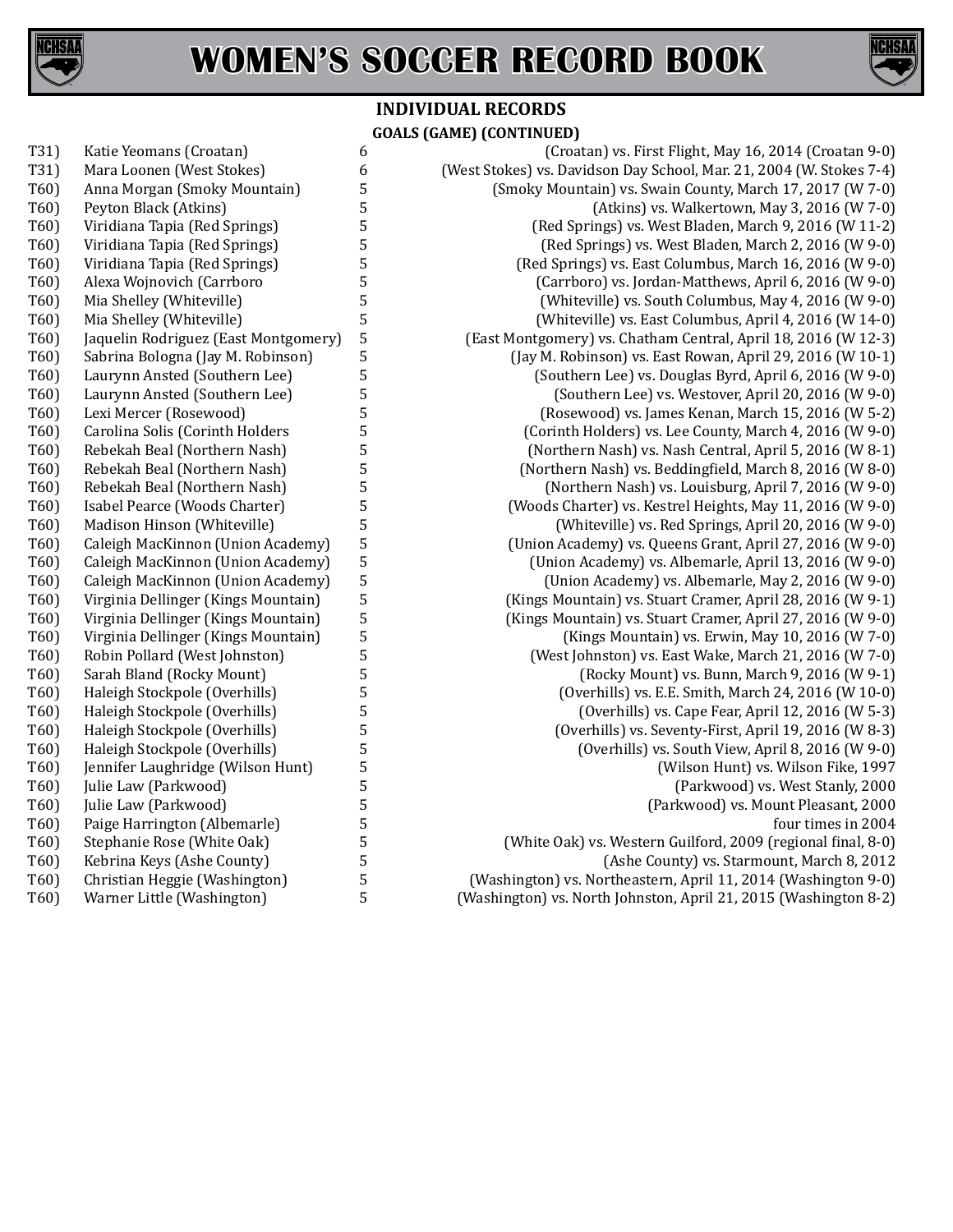



#### **INDIVIDUAL RECORDS GOALS (SEASON)**

| 1)               | Sarah Winslow (Fike)                | 76 | 2006 | T35)              | Morgan Goff (Triton)                | 52 | 2014 |
|------------------|-------------------------------------|----|------|-------------------|-------------------------------------|----|------|
| 2)               | Jane Cline (Charlotte Catholic)     | 75 | 2013 | T38)              | Anna Morgan (Smoky Mountain)        | 51 | 2017 |
| 3)               | Katie Andreski (Wilkes Central)     | 74 | 2006 | T38)              | Alaina Capps (Clinton)              | 51 | 2016 |
| 4)               | Sarah Winslow (Fike)                | 72 | 2003 | T38)              | Stephanie Rose (White Oak)          | 51 | 2007 |
| 5)               | Kim Currie (Lumberton)              | 70 | 2006 | T38)              | Carolyn Lindsay (South View)        | 51 | 2003 |
| T <sub>6</sub> ) | Jennifer Laughridge (Hunt)          | 68 | 1998 | T38)              | Hilary McKay (Asheville)            | 51 | 2000 |
| T <sub>6</sub> ) | Paige Harrington (Albemarle)        | 68 | 2004 | T38)              | Leigh Murray (East Forsyth)         | 51 | 1987 |
| T <sub>6</sub> ) | Cheyenne Warrick (C.B. Aycock)      | 68 | 2012 | T44)              | Madison Hinson (Whiteville)         | 50 | 2016 |
| T9)              | Julie Law (Parkwood)                | 67 | 2000 | T44)              | Stephanie Rose (White Oak)          | 50 | 2009 |
| T9)              | Kaitlyn Eckert (Knightdale)         | 67 | 2010 | T44)              | Tandy Banks (White Oak)             | 50 | 2007 |
| 11)              | Caleigh MacKinnon (Union Academy)   | 65 | 2016 | T44)              | Tracy Broadwell (Wilson Hunt)       | 50 | 2001 |
| 12)              | Cheyenne Warrick (C.B. Aycock)      | 64 | 2011 | T44)              | Leigh Murray (East Forsyth)         | 50 | 1988 |
| 13)              | Haleigh Stockpole (Overhills)       | 63 | 2016 | T44)              | Ramey Kerns (Kings Mountain)        | 50 | 2008 |
| 14)              | Helen Summerell (West Iredell)      | 62 | 2018 | T50)              | Isabel Pearce (Woods Charter)       | 49 | 2016 |
| 15)              | Carolyn Lindsay (South View)        | 62 | 2001 | T50)              | Stephanie Rose (White Oak)          | 49 | 2008 |
| 16)              | Sarah Bland (Rocky Mount)           | 61 | 2016 | T50)              | Ashley Bowman (West Stokes)         | 49 | 2004 |
| 17)              | Jennifer LaPlante (White Oak)       | 60 | 1994 | T50)              | Kelly Whitaker (Southwest Guilford) | 49 | 2002 |
| T18              | Jami Dickerson (Roanoke Rapids)     | 59 | 2003 | T50)              | Jill Barrett (Western Alamance)     | 49 | 1998 |
| T18)             | Jodi Barber (White Oak)             | 59 | 2012 | T50)              | Leigh Murray (East Forsyth)         | 49 | 1989 |
| T18)             | Robin Pollard (West Johnston)       | 59 | 2016 | T50)              | Madison Hinson (Whiteville)         | 49 | 2014 |
| T21)             | Leah Drawdy (Cuthbertson)           | 58 | 2011 | T57)              | Lindsey Deaver (Kings Mountain)     | 48 | 2016 |
| T21)             | Sarah Bland (Rocky Mount)           | 58 | 2016 | T57)              | Rebekah Beal (Northern Nash)        | 48 | 2016 |
| T23)             | Whitney Sikes (Forestview)          | 57 | 2001 | T57)              | Jill Hayes (Swansboro)              | 48 | 1999 |
| T23)             | Emily Truelove (Cleveland)          | 57 | 2013 | T57)              | Carolyn Lindsay (South View)        | 48 | 2000 |
| T23)             | Virginia Dellinger (Kings Mountain) | 56 | 2016 | T61)              | Stephanie Rose (White Oak)          | 47 | 2006 |
| T23)             | Stephanie Rose (White Oak)          | 56 | 2009 | T61)              | Christy Timbers (Freedom)           | 47 | 1996 |
| T23)             | Carolyn Lindsay (South View)        | 56 | 2002 | T61)              | Tracy Broadwell (Hunt)              | 47 | 2000 |
| T23)             | Whitney Berry (Hibriten)            | 56 | 2003 | T61)              | Whitney Berry (Hibriten)            | 47 | 2005 |
| T29)             | Caleigh MacKinnon (Union Academy)   | 55 | 2015 | T61)              | Isabel Pearce (Woods Charter)       | 47 | 2016 |
| T29)             | Kerry Hughes (Charlotte Catholic)   | 55 | 1998 | T <sub>66</sub> ) | Ashley Weidlich (Tuscola)           | 46 | 2016 |
| T29)             | Elizabeth Spencer (Fike)            | 55 | 1999 | T <sub>66</sub> ) | Sarah Foster (Southern Guilford)    | 46 | 2000 |
| T29)             | Julie Law (Parkwood)                | 55 | 1998 | T <sub>66</sub> ) | Carolina Solis (Corinth Holders)    | 46 | 2016 |
| T29)             | Christian Heggie (Washington)       | 55 | 2014 | T69)              | Kiera Stephan (Franklin Academy)    | 45 | 2016 |
| 34)              | Christy Timbers (Freedom)           | 53 | 1994 | T69)              | Isabel Pearce (Woods Charter)       | 45 | 2014 |
| T35)             | Whitney Sikes (Forestview)          | 52 | 2000 | T69)              | Megan McCallister (A.C. Reynolds)   | 45 | 2014 |
| T35)             | Julie Law (Parkwood)                | 52 | 1998 | T69)              | Elizabeth McLeod (Pine Forest)      | 45 | 1997 |
|                  |                                     |    |      |                   |                                     |    |      |

**GOALS (CAREER)**

| 1)  | Carolyn Lindsay (South View)        | 217 | 2000-2003 | (48,62,56,51)    |
|-----|-------------------------------------|-----|-----------|------------------|
| 2)  | Sarah Winslow (Wilson Fike)         | 214 | 2003-2006 | (72, 17, 49, 76) |
| 3)  | Stephanie Rose (White Oak)          | 203 | 2006-2009 | (47, 51, 49, 56) |
| 4)  | Jessica Baity (Forbush)             | 197 | 2008-2011 |                  |
| 5)  | Julie Law (Parkwood)                | 195 | 1997-2000 |                  |
| 6)  | Whitney Berry (Hibriten)            | 188 | 2002-2005 |                  |
| 7)  | Jane Cline (Charlotte Catholic)     | 181 | 2010-2013 |                  |
| T8) | Paige Harrington (Albemarle)        | 180 | 2001-2004 | (37, 35, 40, 68) |
| T8) | Jennifer Laughridge (Wilson Hunt)   | 180 | 1995-1998 |                  |
| 10) | Caleigh MacKinnon (Union Academy)   | 176 | 2015-2018 | (20, 55, 65, 36) |
| 11) | Leigh Murray (East Forsyth)         | 169 | 1986-1989 | (19,51,50,49)    |
| 12) | Tracy Broadwell (Wilson Hunt)       | 168 | 1998-2001 |                  |
| 13) | Kerry Hughes (Charlotte Catholic)   | 161 | 1995-1998 |                  |
| 14) | Christy Timbers (Morganton Freedom) | 158 | 1993-1996 |                  |
| 15) | Hillary McKay (Asheville)           | 155 | 1999-2002 | (33,51,38,33)    |
| 16) | Elizabeth Spencer (Wilson Fike)     | 152 | 1996-1999 |                  |
|     |                                     |     |           |                  |